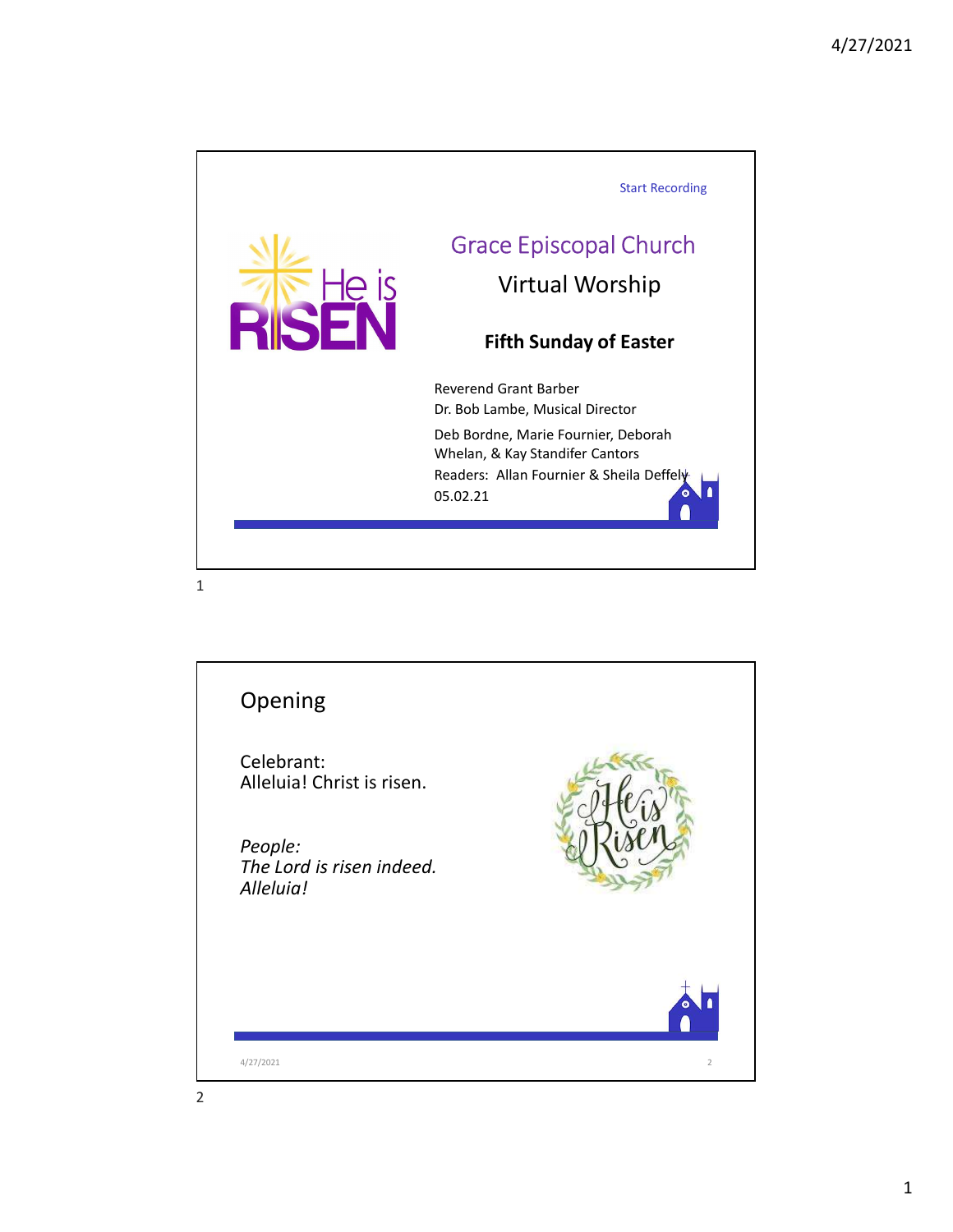

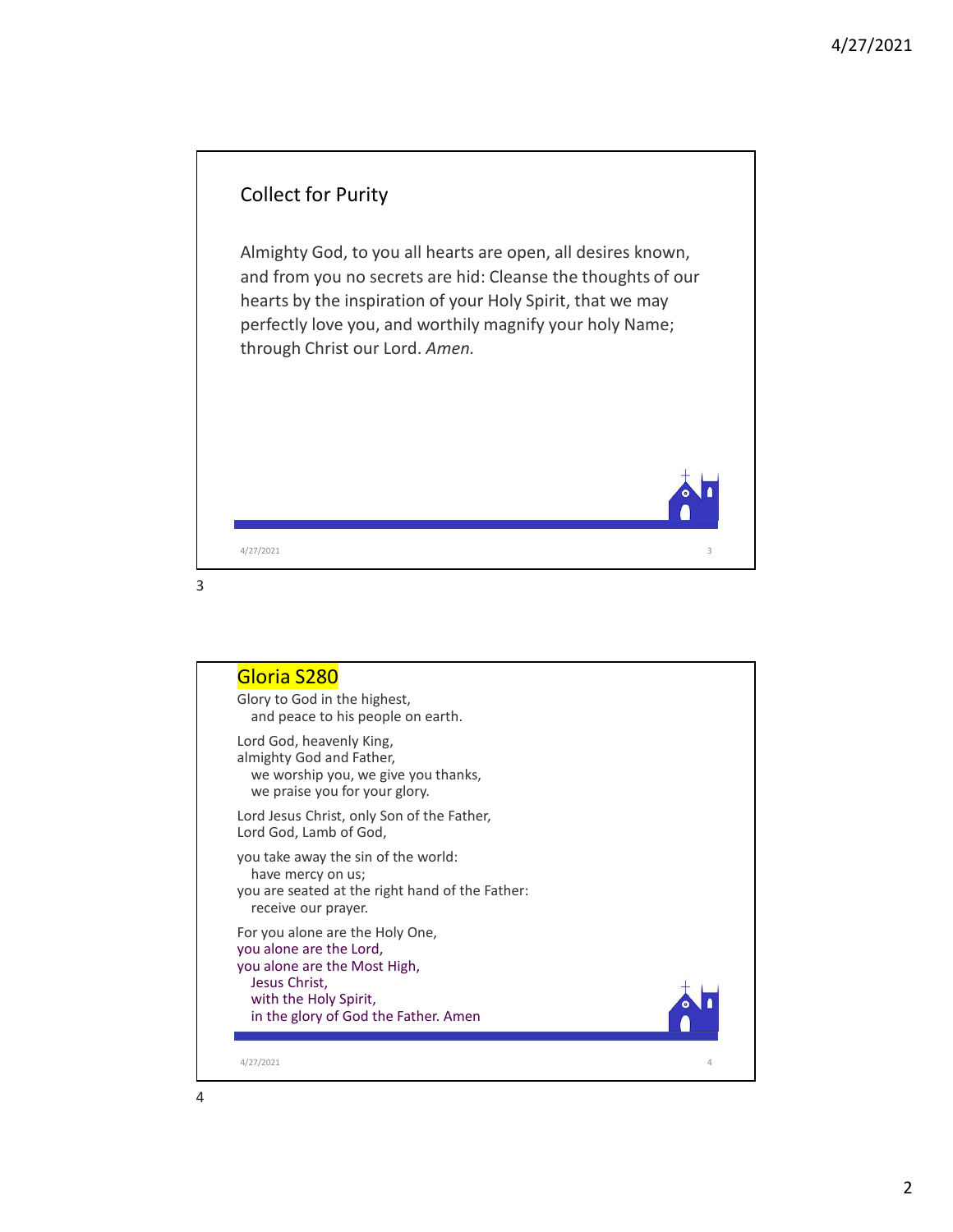

## First Reading: Acts 8:26-40

An angel of the Lord said to Philip, "Get up and go toward the south to the road that goes down from Jerusalem to Gaza." (This is a wilderness road.) So he got up and went. Now there was an Ethiopian eunuch, a court official of the Candace, queen of the Ethiopians, in charge of her entire treasury. He had come to Jerusalem to worship and was returning home; seated in his chariot, he was reading the prophet Isaiah. Then the Spirit said to Philip, "Go over to this chariot and join it." So Philip ran up to it and heard him reading the prophet Isaiah. He asked, "Do you understand what you are reading?" He replied, "How can I, unless someone guides me?" And he invited Philip to get in and sit beside him. Now the passage of the scripture that he was reading was this: First Reading: **Acts 8:26-40**<br>An angel of the Lord said to Philip, "Get up and go toward the south to the<br>road that goes down from Jerusalem to Gaza." (This is a wilderness road.) So<br>the got up and went. Now there was an E

continued

"Like a sheep he was led to the slaughter, and like a lamb silent before its shearer, so he does not open his mouth. In his humiliation justice was denied him. Who can describe his generation? For his life is taken away from the earth."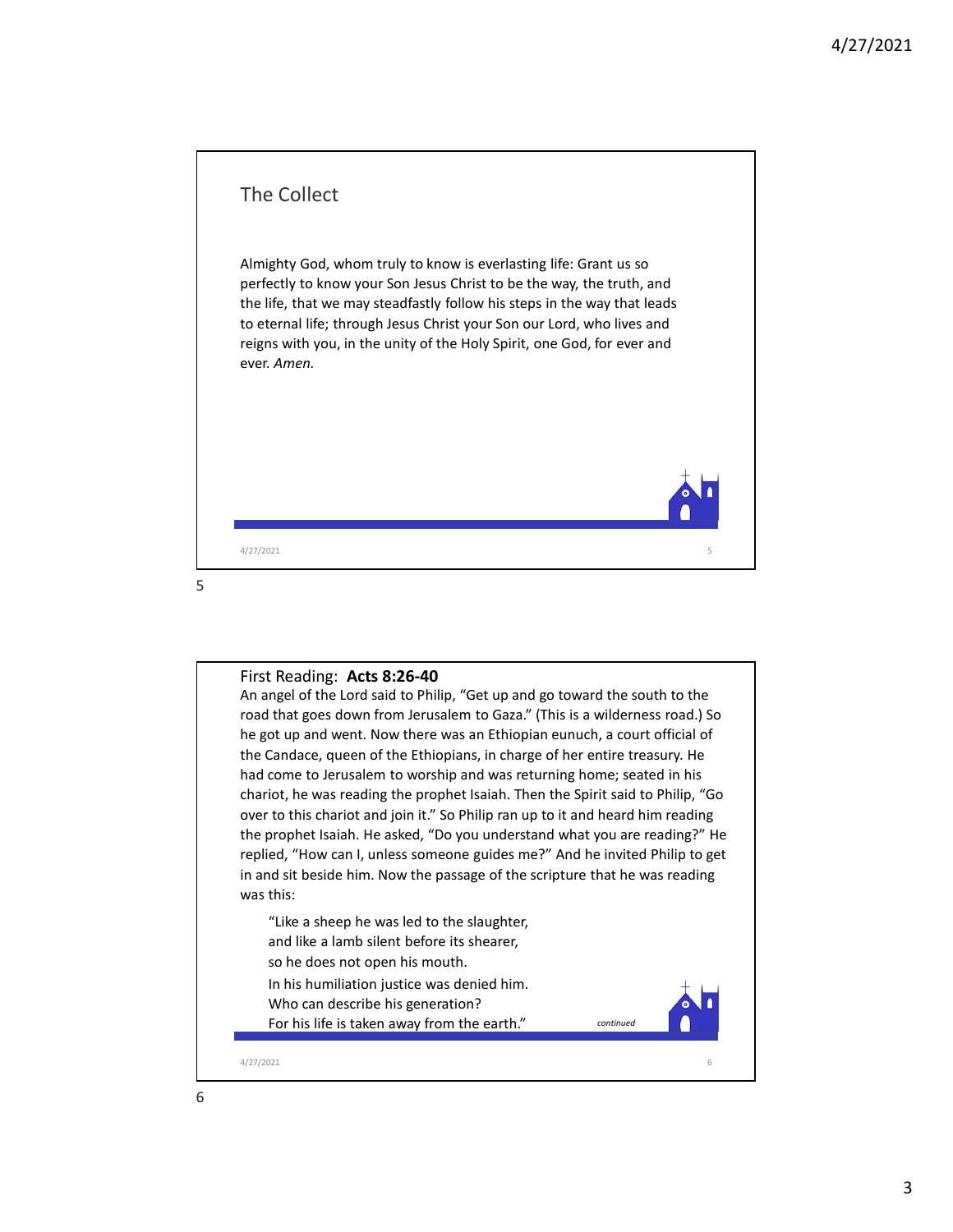## continued

The eunuch asked Philip, "About whom, may I ask you, does the prophet say this, about himself or about someone else?" Then Philip began to speak, and starting with this scripture, he proclaimed to him the good news about Jesus. As they were going along the road, they came to some water; and the eunuch said, "Look, here is water! What is to prevent me from being baptized?" He commanded the chariot to stop, and both of them, Philip and the eunuch, went down into the water, and Philip baptized him. When they came up out of the water, the Spirit of the Lord snatched Philip away; the eunuch saw him no more, and went on his way rejoicing. But Philip found himself at Azotus, and as he was passing through the region, he proclaimed the good news to all the towns until he came to Caesarea. construent<br>The eururch asked Philip, "About whom, may I ask you, does the<br>prophet say this, about himself or about someone else?" Then Philip<br>began to speak, and starting with this scripture, he proclaimed to him<br>the good

Hear what the Spirit is saying to God's people People: Thanks be to God

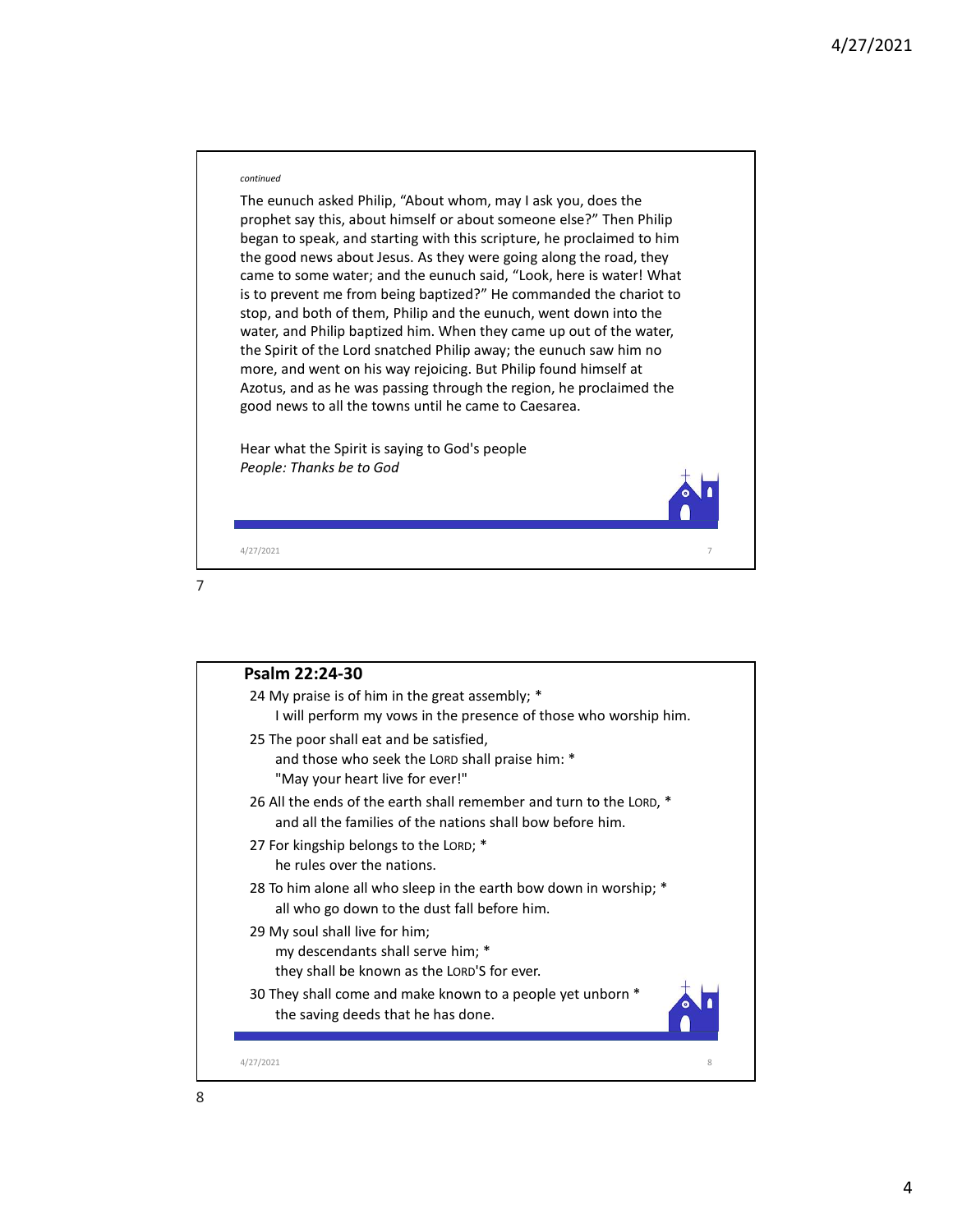## Second Reading: 1 John 4:7-21

Beloved, let us love one another, because love is from God; everyone who loves is born of God and knows God. Whoever does not love does not know God, for God is love. God's love was revealed among us in this way: God sent his only Son into the world so that we might live through him. In this is love, not that we loved God but that he loved us and sent his Son to be the atoning sacrifice for our sins. Beloved, since God loved us so much, we also ought to love one another. No one has ever seen God; if we love one another, God lives in us, and his love is perfected in us. econd Reading: **1 John 4:7-21**<br>Beloved, let us love one another, because love is from God; everyone<br>who loves is born of God and knows God. Whoever does not love does<br>not know God, for God is love. God's love was revealed

By this we know that we abide in him and he in us, because he has given us of his Spirit. And we have seen and do testify that the Father has sent his Son as the Savior of the world. God abides in those who confess that Jesus is the Son of God, and they abide in God. So we have known and believe the love that God has for us.

continued

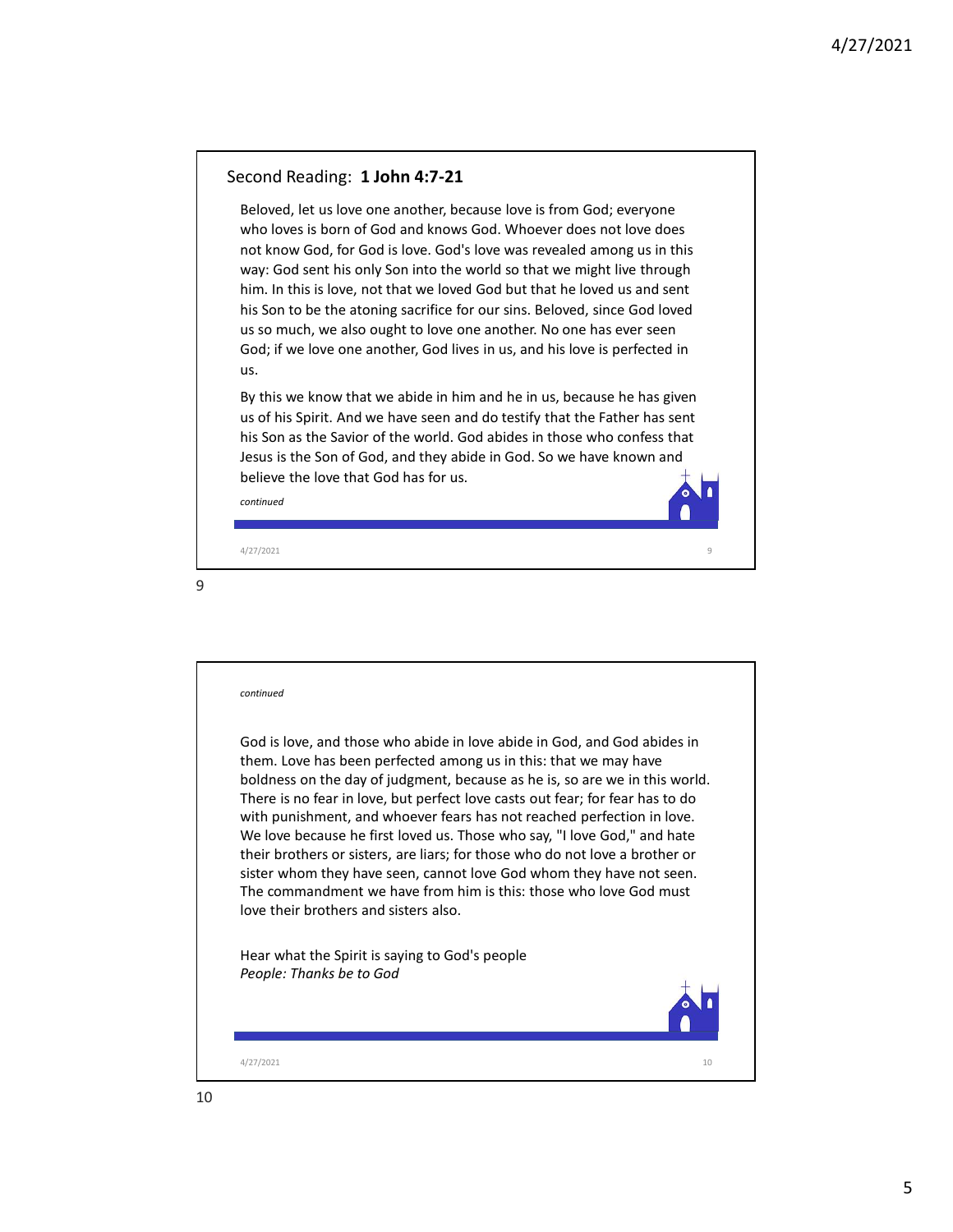Gospel John 15:1-8 The Holy Gospel of Our Lord Jesus Christ according to John People: Glory to you, Lord Christ

Jesus said to his disciples, "I am the true vine, and my Father is the vinegrower. He removes every branch in me that bears no fruit. Every branch that bears fruit he prunes to make it bear more fruit. You have already been cleansed by the word that I have spoken to you. Abide in me as I abide in you. Just as the branch cannot bear fruit by itself unless it abides in the vine, neither can you unless you abide in me. I am the vine, you are the branches. Those who abide in me and I in them bear much fruit, because apart from me you can do nothing. Whoever does not abide in me is thrown away like a branch and withers; such branches are gathered, thrown into the fire, and burned. If you abide in me, and my words abide in you, ask for whatever you wish, and it will be done for you. My Father is glorified by this, that you bear much fruit and become my disciples." Gospel John 15:1-8<br>The Holy Gospel of Our Lord lesus Christ according to John<br>People: Gloy to you, Lord Christ<br>Hency Goy to you, Lord Christ<br>Hesus said to his disciples, "I am the true vine, and my Father is the<br>Vinegrowe

The Gospel of the Lord People: Praise to you Lord Christ

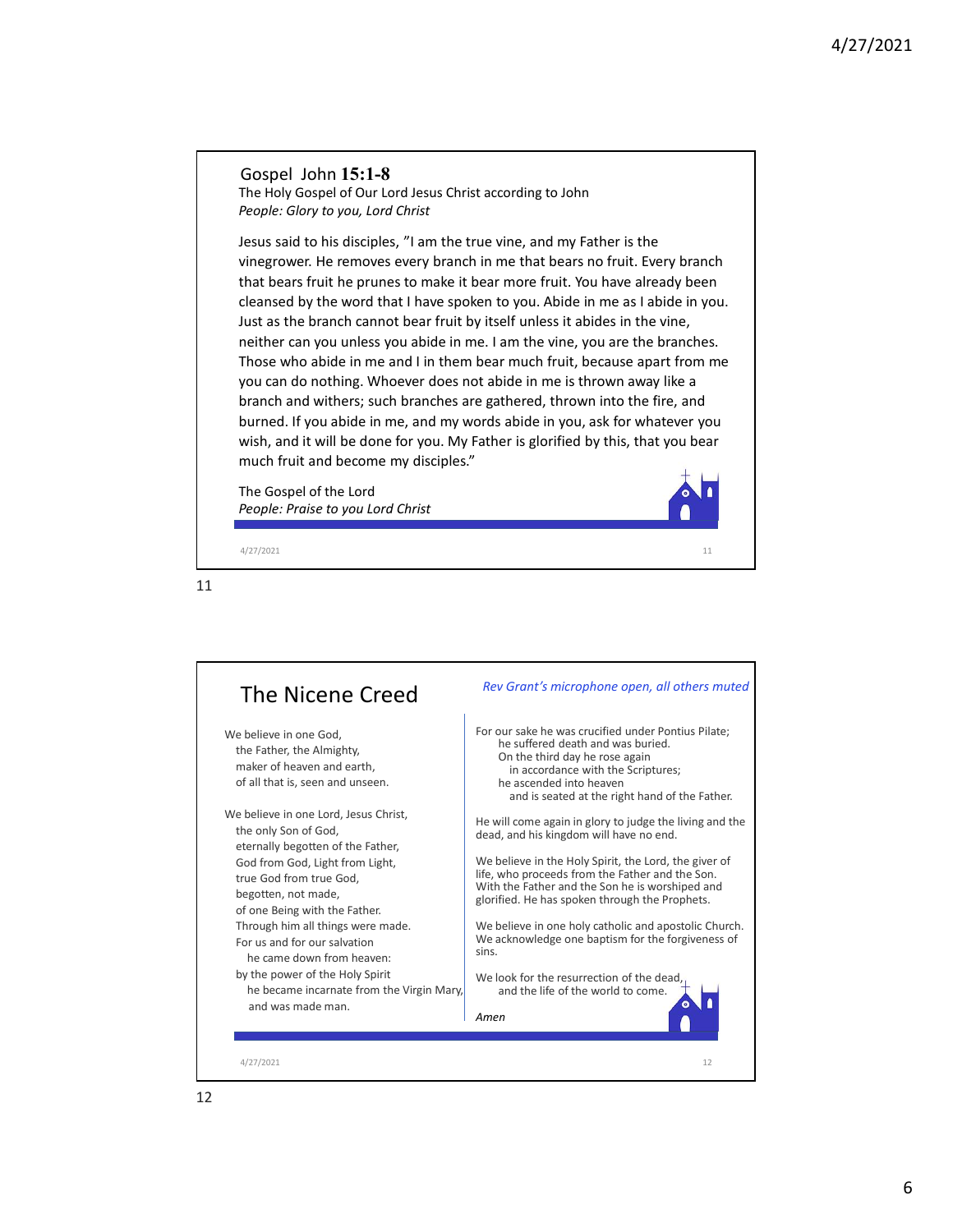

$$
13\quad \ \,
$$

| Prayers of the People continued                                                                                                                                                                                                   |
|-----------------------------------------------------------------------------------------------------------------------------------------------------------------------------------------------------------------------------------|
| Leader: We pray for those serving in the military, especially: Matt C., Baron S.,<br>Zachary S., Christopher, Monique & Joey                                                                                                      |
| Leader: We give thanks for those whom we have loved but see no longer. They<br>stand before you and pray for us, as we now pray for them to grow closer and<br>closer into your love and light.                                   |
| Leader allows a moment of quiet for all to name out loud or in the hearts<br>those who have died.                                                                                                                                 |
| Leader: We pray for the special intentions given this day, for those in need and<br>thanksgiving for blessings                                                                                                                    |
| Leader or other person reads petitions entered into Zoom Chat                                                                                                                                                                     |
| Leader: Are there other intercessions or thanks givings others wish to name?                                                                                                                                                      |
| All are invited to unmute their lines and offer further prayer needs.                                                                                                                                                             |
| Celebrant: asks if there are any birthdays or anniversaries to be celebrated in<br>the coming week, then prays for those named; if none come forward with<br>birthdays or anniversaries, the Celebrant adds a concluding Collect. |
| You may also add your prayers in the chat box, including birthday or anniversary<br>remembrances.                                                                                                                                 |
| 4/27/2021<br>14                                                                                                                                                                                                                   |
|                                                                                                                                                                                                                                   |
|                                                                                                                                                                                                                                   |
|                                                                                                                                                                                                                                   |
|                                                                                                                                                                                                                                   |
|                                                                                                                                                                                                                                   |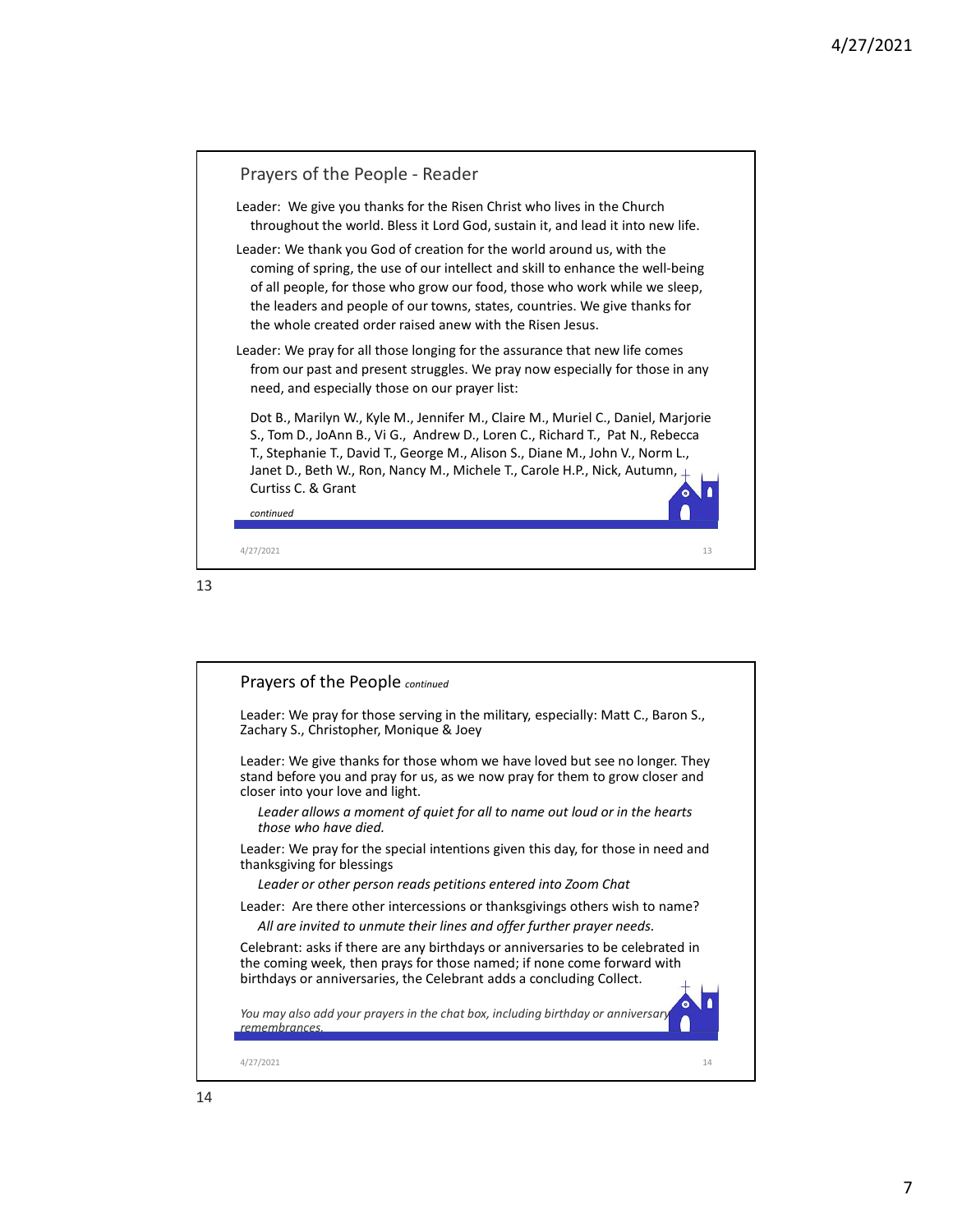

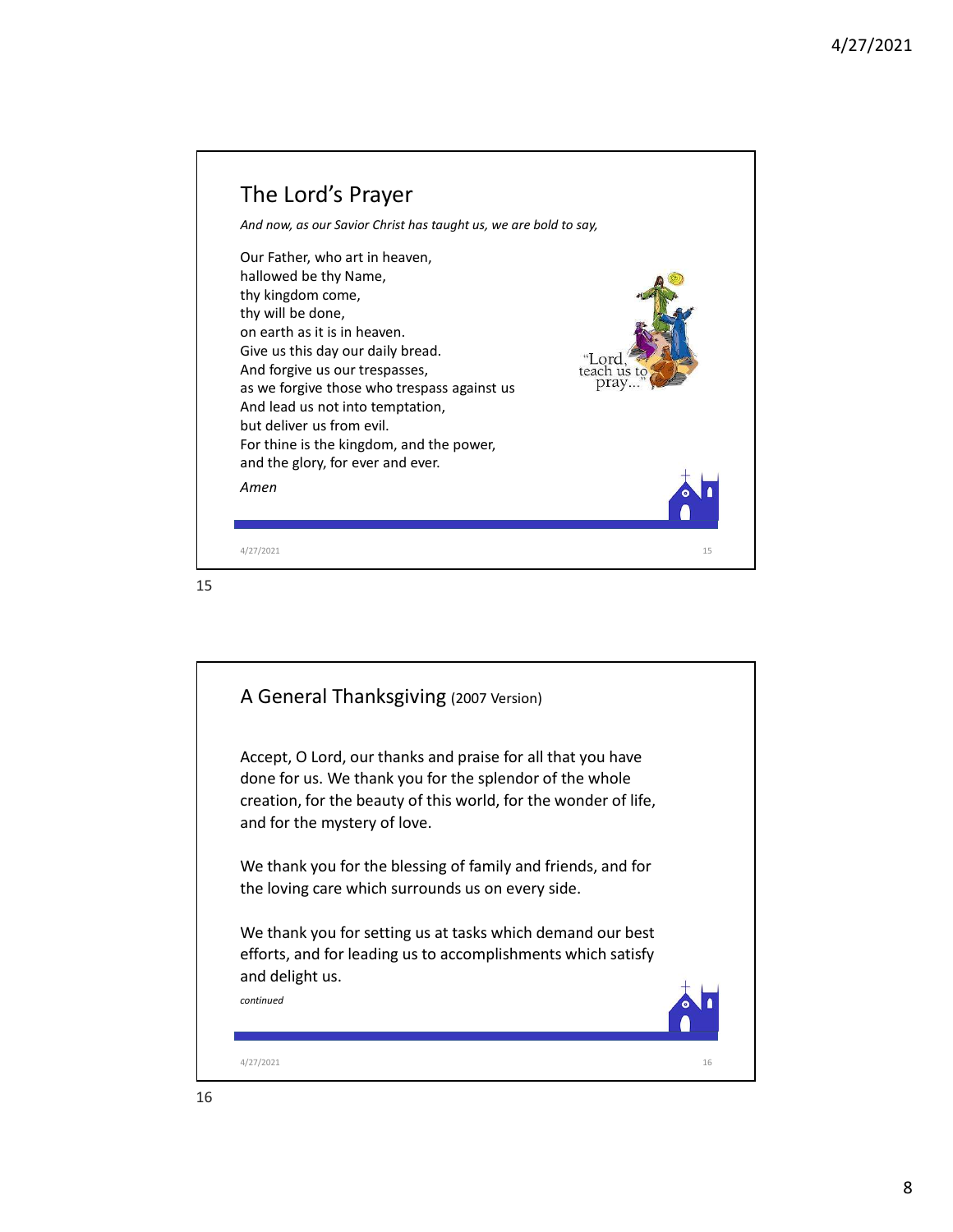